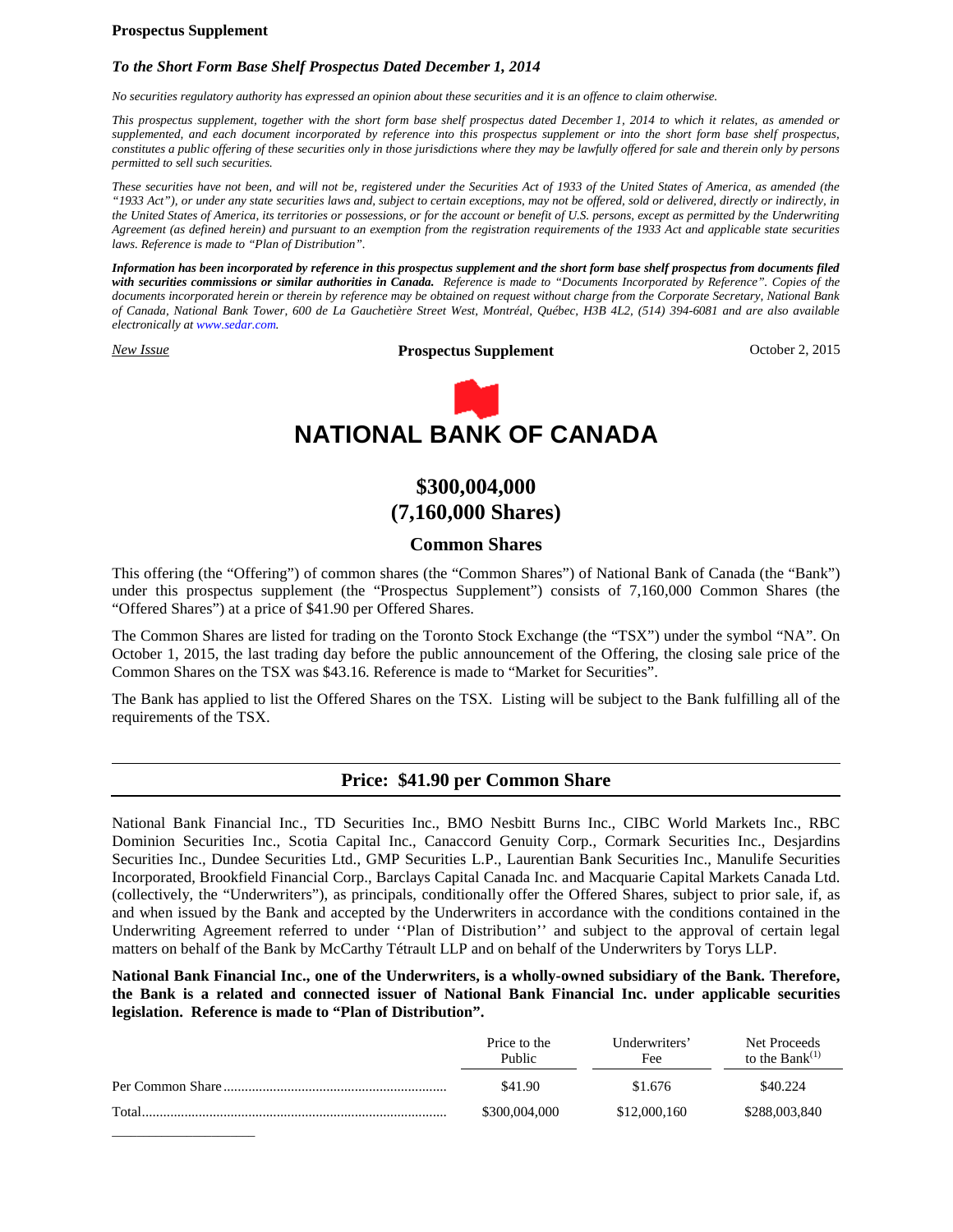(1) Before deduction of expenses of the issue estimated at \$375,000, which, together with the Underwriters' fee, are payable by the Bank.

In connection with this offering, the Underwriters may over-allot or effect transactions which stabilize or maintain the market price of the Common Shares in accordance with applicable market stabilization rules. Such transactions, if commenced, may be discontinued at any time.

# **The Underwriters may decrease the price at which the Offered Shares are distributed from the initial offering price of \$41.90.** Reference is made to "Plan of Distribution".

Subscriptions will be received by the Underwriters subject to rejection or allotment in whole or in part and the right is reserved to close the subscription books at any time without notice. It is expected that closing will take place on October 9, 2015 or such later date as may be agreed upon by the Bank and the Underwriters, but in any event not later than November 6, 2015. A global certificate representing the Offered Shares distributed hereunder will be issued in registered form to CDS Clearing and Depository Services Inc. ("CDS"), or its nominee, and will be deposited with CDS on closing of this offering. A purchaser of Offered Shares will receive only a customer confirmation from the registered dealer who is a CDS participant and from or through whom the Offered Shares are purchased.

The Bank's head and registered office is located at the National Bank Tower, 600 de La Gauchetière Street West, 4 th Floor, Montréal, Québec, H3B 4L2.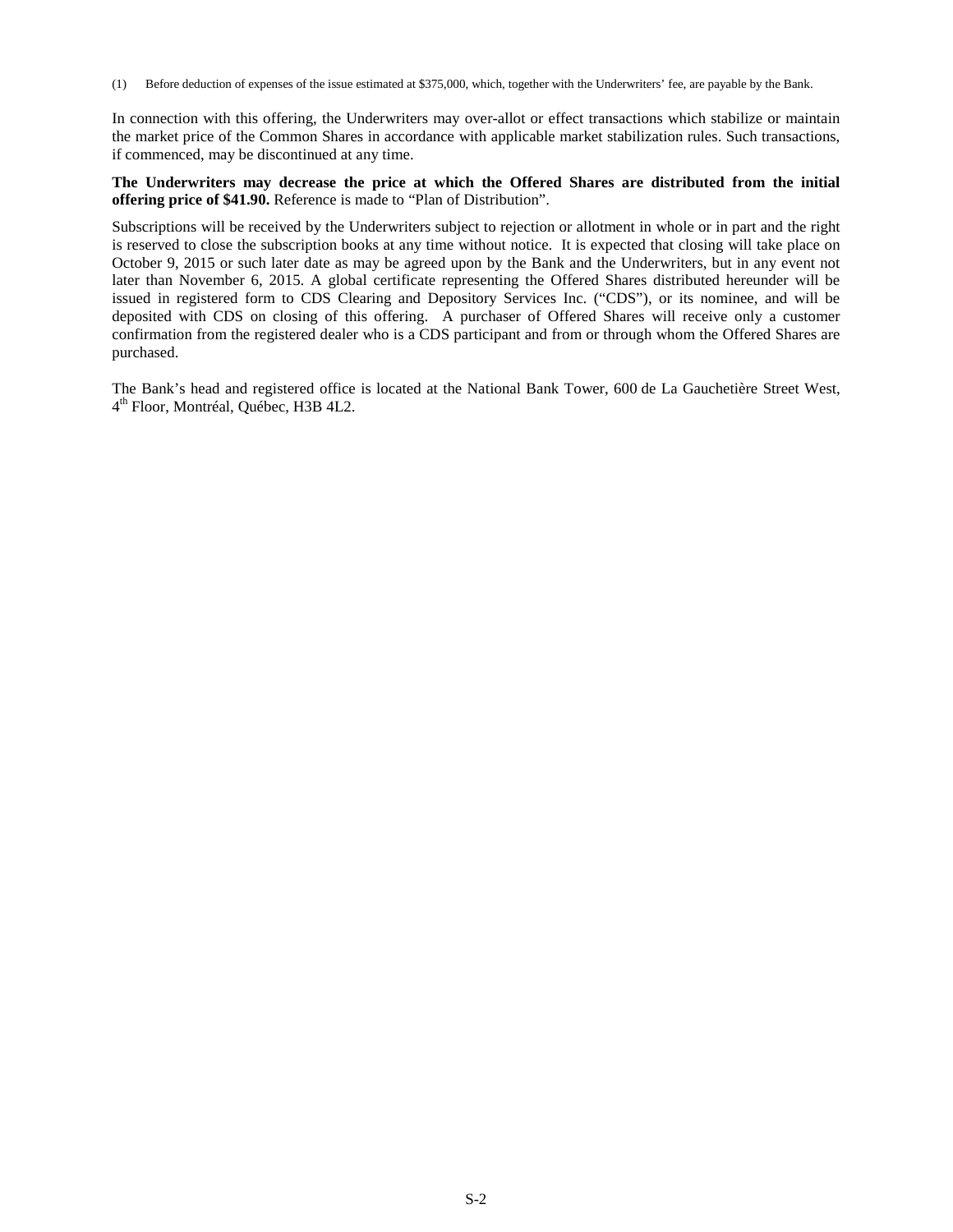### **Table of Contents**

**Prospectus Supplement** Page

# **About this Prospectus Supplement**

This document consists of two parts, the first part is this prospectus supplement (the "Prospectus Supplement"), which describes the specific terms of this offering. The second part, the accompanying short form base shelf prospectus dated December 1, 2014 (the "Accompanying Prospectus"), gives more general information, some of which may not apply to this offering. If information in this Prospectus Supplement is inconsistent with the Accompanying Prospectus, investors should rely on the information in this Prospectus Supplement. This Prospectus Supplement, the Accompanying Prospectus and the documents incorporated by reference into each of them include important information about the Bank, the Offered Shares of the Bank being offered and other information investors should know before investing in the Offered Shares.

### **Caution Regarding Forward-Looking Statements**

From time to time, the Bank makes written and oral forward-looking statements. Statements of this type are included in this Prospectus Supplement, such as those statements contained in the "Recent Developments" section of this Prospectus Supplement, and the Accompanying Prospectus, including those documents incorporated by reference, such as those statements contained in management's discussion and analysis as contained in the Bank's report to shareholders for the third quarter 2015 and in the "Major Economic Trends" and the "Outlook for National Bank" sections of the management's discussion and analysis included in the Bank's Annual Report for the year ended October 31, 2014 (the "2014 Annual Report") , in other filings with Canadian securities regulators, and in other communications, for the purpose of describing the economic environment in which the Bank will operate during fiscal 2015 and the objectives it hopes to achieve for that period. These forward-looking statements are made in accordance with current securities legislation in Canada and the United States. They include, among others, statements with respect to the economy—particularly the Canadian and U.S. economies—market changes, observations regarding the Bank's objectives and its strategies for achieving them, Bank-projected financial returns, statements relating to the financial impact of the Restructuring Charges (as defined herein) including the Bank's ability to improve efficiency and realize expected costs savings, ongoing investigations relating to Maple Bank GmbH, the continued viability of Maple Bank GmbH, the value of the Bank's investments in MFG (as defined herein), the expected capital level of the Bank and certain risks faced by the Bank. These forward-looking statements are typically identified by future or conditional verbs or words such as "outlook", "believe", "anticipate", "estimate", "project," "expect," "intend," "plan," and similar terms and expressions.

By their very nature, such forward-looking statements require assumptions to be made and involve inherent risks and uncertainties, both general and specific. Assumptions about the performance of the Canadian and U.S. economies in 2015 and how that will affect the Bank's business are among the main factors considered in setting the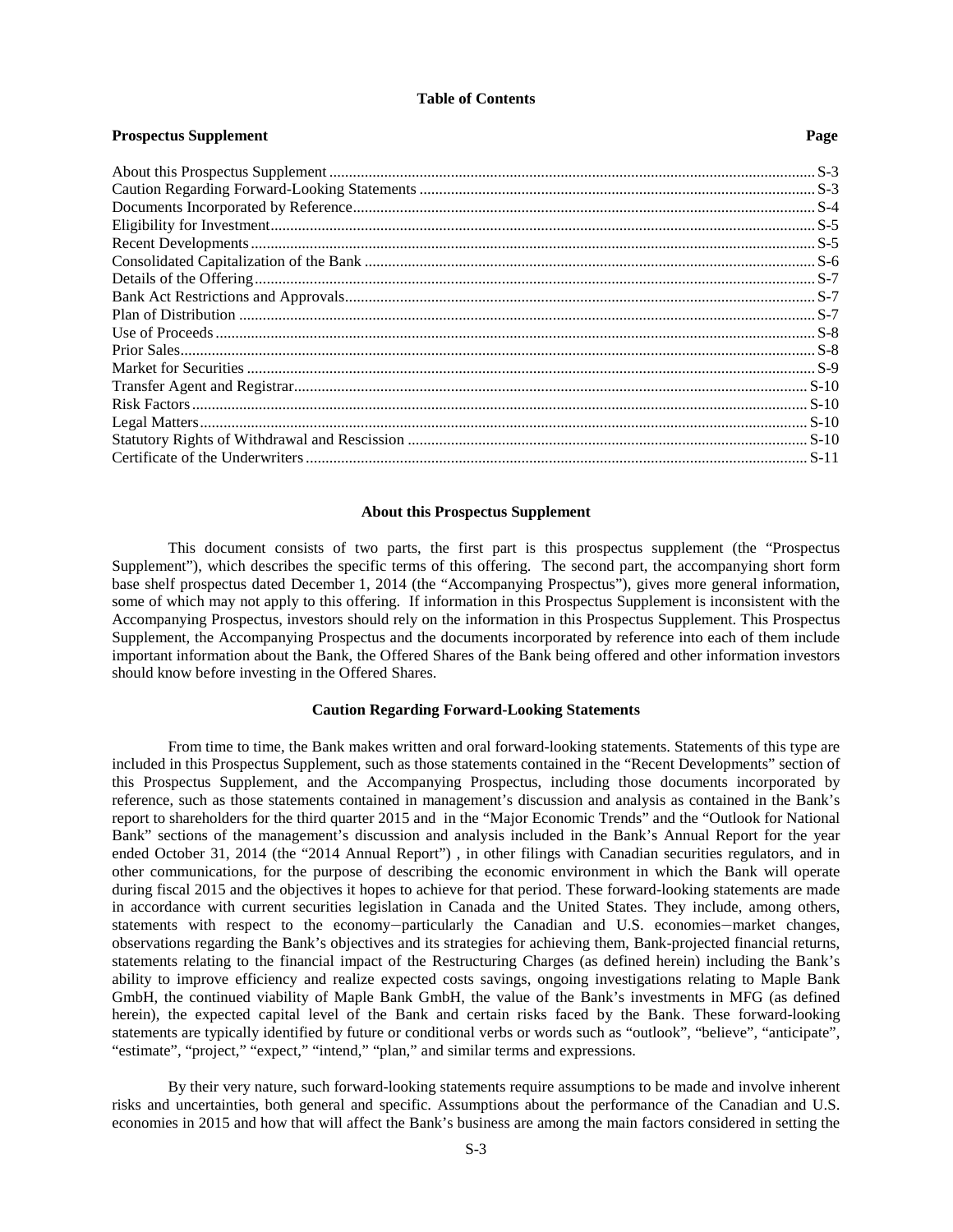Bank's strategic priorities and objectives and in determining its financial targets, including provisions for credit losses. In determining its expectations for economic growth, both broadly and in the financial services sector in particular, the Bank primarily considers historical economic data provided by the Canadian and U.S. governments and their agencies.

There is a strong possibility that express or implied projections contained in these forward-looking statements will not materialize or will not be accurate. The Bank recommends that readers not place undue reliance on these statements, as a number of factors, many of which are beyond the Bank's control, could cause actual future results, conditions, actions or events to differ significantly from the targets, expectations, estimates or intentions expressed in the forward-looking statements. These factors include strategic risk, credit risk, market risk, liquidity risk, operational risk, regulatory risk, reputation risk, and environmental risk (all of which are described in more detail in the "Risk Management" section beginning on page 61 of the 2014 Annual Report), general economic environment and financial market conditions in Canada, the United States and certain other countries in which the Bank conducts business, including regulatory changes affecting the Bank's business, capital and liquidity; the situation with respect to the restructured notes of the master asset vehicle (MAV) conduits, in particular the realizable value of underlying assets; changes in the accounting policies the Bank uses to report its financial condition, including uncertainties associated with assumptions and critical accounting estimates; tax laws in the countries in which the Bank operates, primarily Canada and the United States (including the *U.S. Foreign Account Tax Compliance Act* (FATCA)); changes to capital and liquidity guidelines and to the manner in which they are to be presented and interpreted; changes to the credit ratings assigned to the Bank, and potential disruptions to the Bank's information technology systems, including evolving cyber attack risk.

The foregoing list of risk factors is not exhaustive. Additional information about these factors can be found in the "Risk Management and Other Risk Factors" sections of the 2014 Annual Report. Investors and others who rely on the Bank's forward-looking statements should carefully consider the above factors as well as the uncertainties they represent and the risk they entail. Except as required by law, the Bank does not undertake to update any forward-looking statements, whether written or oral, that may be made from time to time, by it or on its behalf.

The forward-looking information contained in this document is presented for the purpose of interpreting the information contained herein and may not be appropriate for other purposes.

# **Documents Incorporated by Reference**

This Prospectus Supplement is deemed to be incorporated by reference into the Accompanying Prospectus of the Bank solely for the purpose of the Offered Shares offered hereunder. Other documents are also incorporated or deemed to be incorporated by reference into the Accompanying Prospectus and reference should be made to the Accompanying Prospectus for full particulars.

The following documents have been filed with the securities regulatory authorities in each province of Canada and are specifically incorporated by reference into, and form an integral part of, this Prospectus Supplement:

- (a) the Bank's Annual Information Form dated December 4, 2014;
- (b) the unaudited interim condensed consolidated financial statements for the three and nine-month period ended July 31, 2015, which include comparative unaudited interim condensed consolidated financial statements for the three and nine-month period ended July 31, 2014, together with the management's discussion and analysis as contained in the Bank's report to shareholders for the third quarter 2015 (the "Third Quarter MD&A");
- (c) the audited annual consolidated financial statements for the year ended October 31, 2014, which include comparative audited annual consolidated financial statements for the year ended October 31, 2013, together with the management's discussion and analysis as contained in the Bank's 2014 Annual Report (the "Annual MD&A");
- (d) the Independent Auditor's Report issued to the shareholders of the Bank on the audited annual consolidated financial statements as at October 31, 2014 and 2013 and for the years then ended;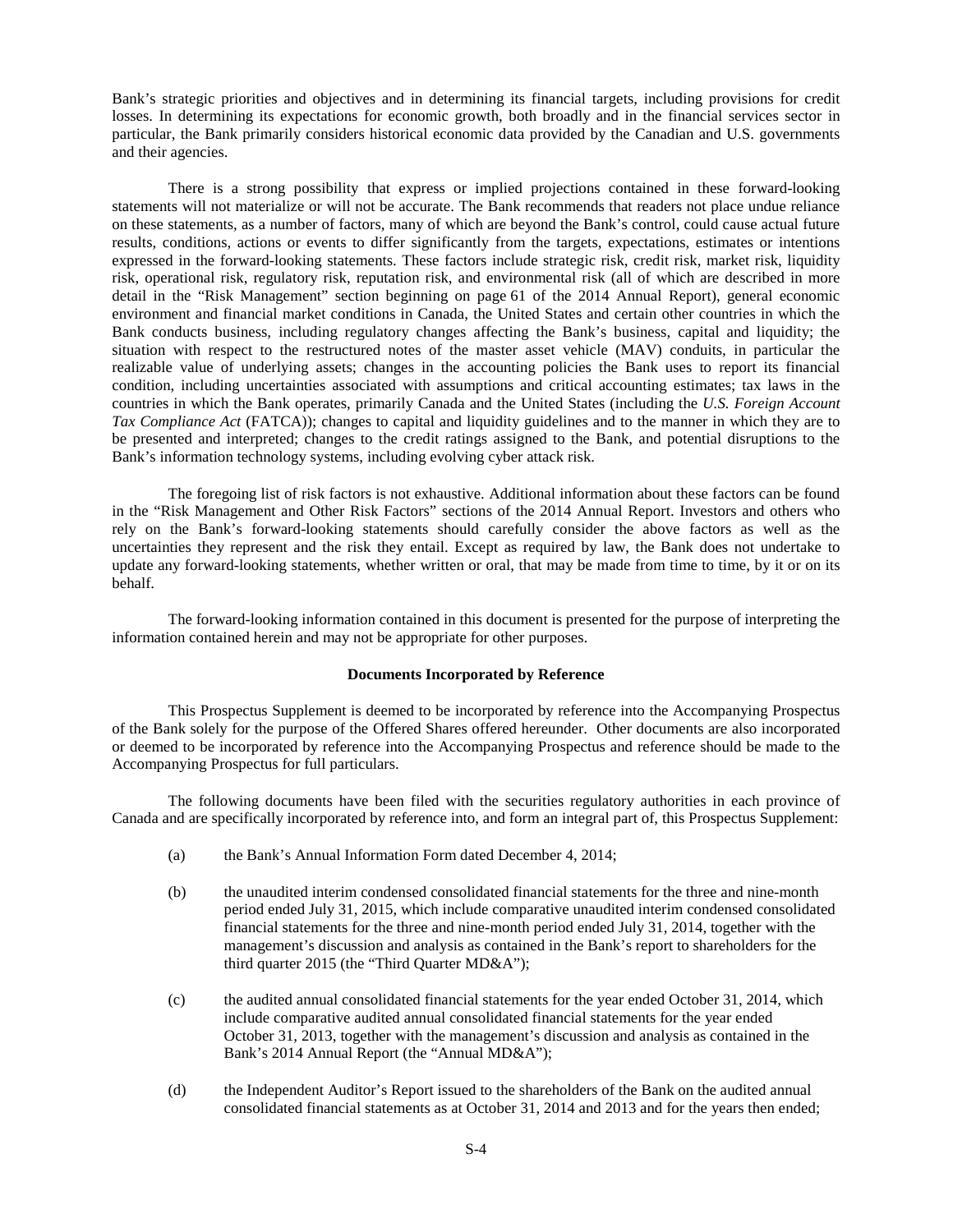- (e) the Bank's management proxy circular dated February 20, 2015 in connection with the Bank's annual meeting of shareholders held on April 15, 2015;
- (f) the Bank's material change report dated October 1, 2015 relating to, among others, the Offering;
- $(g)$  the template version (as defined in National Instrument 41-101 General Prospectus Requirements ("NI 41-101")) of the term sheet dated October 1, 2015 (the "Term Sheet") regarding the offering of the Offered Shares.

Any documents of the type described in Section 11.1 of Form 44-101F1 – *Short Form Prospectus* filed by the Bank and any template version of marketing materials (as defined in NI 41-101) filed by the Bank with the securities commissions or similar authorities in Canada after the date of this Prospectus Supplement and prior to the termination of the offering contemplated hereby shall be deemed to be incorporated by reference in this Prospectus Supplement.

The Term Sheet is not part of this Prospectus Supplement to the extent that the contents thereof have been modified or superseded by a statement contained in this Prospectus Supplement.

**Any statement contained in a document incorporated or deemed to be incorporated by reference in this Prospectus Supplement or the Accompanying Prospectus or contemplated in this Prospectus Supplement or the Accompanying Prospectus will be deemed to be modified or superseded for the purposes of this Prospectus Supplement to the extent that a statement contained herein or in any other subsequently filed document which also is or is deemed to be incorporated by reference herein modifies or supersedes such statement. The modifying or superseding statement need not state that it has modified or superseded a prior statement or include any other information set forth in the document that it modifies or supersedes. The making of a modifying or superseding statement will not to be deemed an admission for any purpose that the modified or superseded statement, when made, constituted a misrepresentation, an untrue statement of a material fact or an omission to state a material fact that is required to be stated or that is necessary to make a statement not misleading in light of the circumstances in which it was made. Any statement so modified or superseded will not be deemed, except as so modified or superseded, to constitute a part of this Prospectus Supplement.**

# **Eligibility for Investment**

In the opinion of McCarthy Tétrault LLP, counsel to the Bank, and Torys LLP, counsel to the Underwriters, based on the current provisions of the *Income Tax Act* (Canada) (the "Tax Act") and the regulations thereunder, the Offered Shares, if issued on the date of this Prospectus Supplement, would be, on such date, qualified investments under the Tax Act and the regulations thereunder for a trust governed by a registered retirement savings plan ("RRSP"), a registered retirement income fund ("RRIF"), a registered education savings plan, a deferred profit sharing plan, a registered disability savings plan or a tax-free savings account ("TFSA").

Notwithstanding that the Offered Shares may be qualified investments for an RRSP, RRIF or TFSA (each a "**Registered Plan**"), if a Offered Share is a "prohibited investment" within the meaning of the Tax Act for a Registered Plan, the annuitant or holder of the Registered Plan, as the case may be, will be subject to penalty taxes as set out in the Tax Act. The Offered Shares generally will be prohibited investments for a Registered Plan if the annuitant or holder, as the case may be, of the Registered Plan: (i) does not deal at arm's length with the Bank for the purposes of the Tax Act; or (ii) has a "significant interest" (as defined in the Tax Act for purposes of the prohibited investment rules) in the Bank. The Offered Shares generally will not be prohibited investments if such securities are "excluded property" (as defined in the Tax Act for purposes of the prohibited investment rules) for trusts governed by a Registered Plan. Persons who intend to hold the Offered Shares in a Registered Plan should consult their own tax advisors in regard to the application of these rules in their particular circumstances.

### **Recent Developments**

# **Restructuring Charges**

On October 1, 2015, the Bank announced that it initiated certain restructuring initiatives in order to continue its transformation plan to meet the ever changing needs of its customers and to achieve greater operational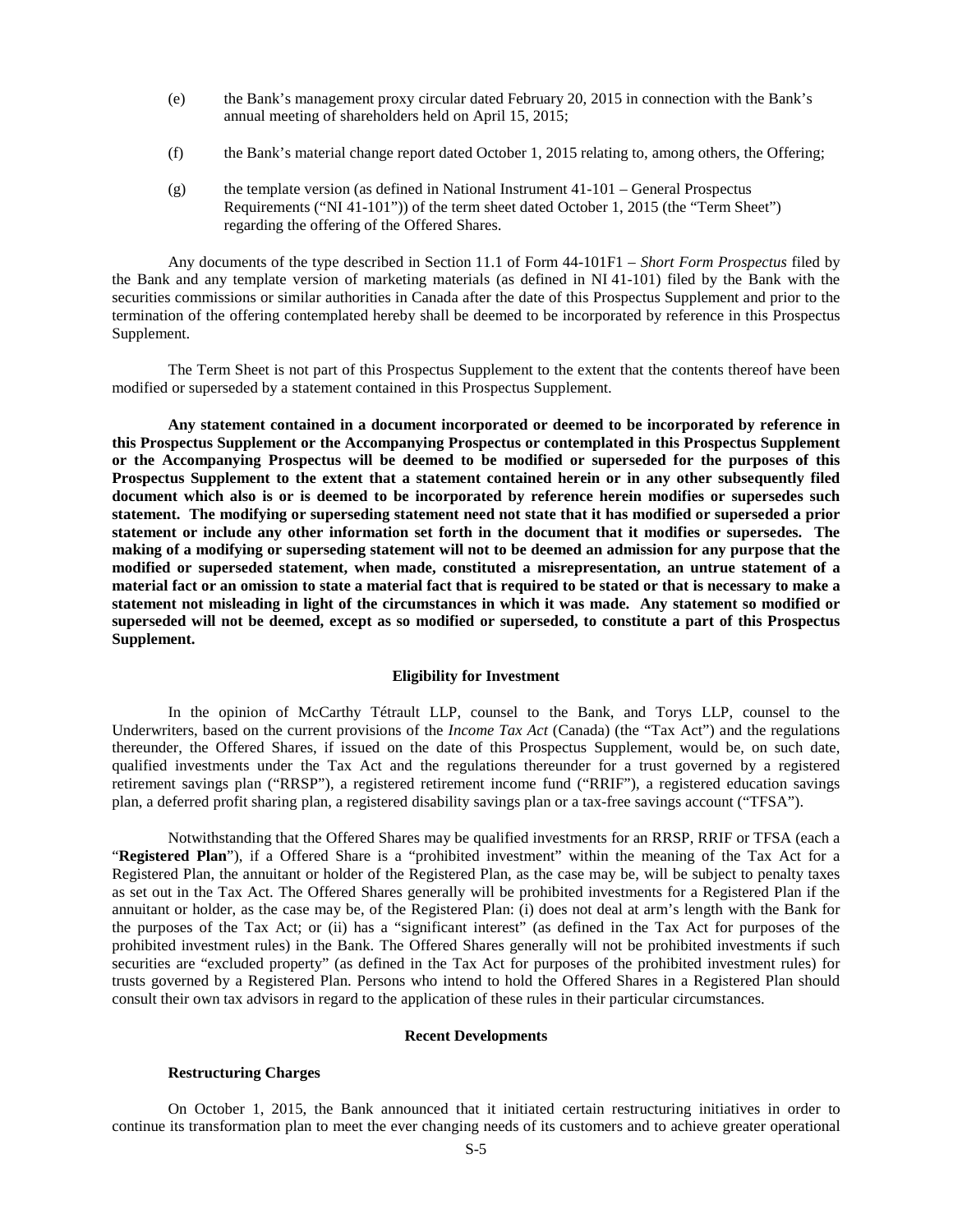efficiencies. The Bank expects to take restructuring charges of approximately \$85 million in the fourth quarter, or \$64 million after tax (\$0.19 per Common Share) (the "Restructuring Charges"). The impact on the common equity tier 1 ratio (the "CET1 Ratio") will be approximately 9 basis points. The Restructuring Charges relate to employee severance charges, premises optimization and professional fees. The Bank expects to realize approximately \$35 million of ongoing pretax cost savings as a result of this restructuring. These benefits will be fully realized in fiscal 2016; modest savings are expected in 2015.

The Bank's CET1 Ratio was 9.5% as of July 31, 2015. The Bank estimates that its CET1 Ratio will be approximately 9.8% as at October 31, 2015 after accounting for the Offering and the Restructuring Charges.

### **Update on Maple Financial Group**

Maple Bank GmbH, an indirect, wholly-owned subsidiary of Maple Financial Group Inc. ("MFG"), in which the Bank holds a 24.9% equity interest, is subject to an investigation by German prosecutors regarding alleged tax irregularities for taxation years 2006-2010. The Bank understands that German authorities are looking into the conduct of various current and former members of senior management of Maple Bank GmbH.

The Bank has been seeking additional information to assess the merits of the matter and the impact on the value of its investment, but is not yet able to do so. Given the seriousness of the reported allegations and the actions which may be taken by German regulatory authorities to address risks as to the continued viability of Maple Bank GmbH, the Bank considers its investment at risk of substantial loss. The Bank's investment in MFG had a carrying value of \$165 million as at August 31, 2015. Should this investment be fully written down, the impact on the CET1 Ratio of the Bank would be approximately 13 basis points. MFG contributed less than 1% to the Bank's annual net income in each of the last two years.

There is a risk that stakeholders may attempt to assert claims directly against shareholders of MFG as well. However, the Bank has had no involvement in any aspect of the tax transactions that are the subject of the investigation and is not aware of any basis on which such a claim would succeed.

### **Redemption of First Preferred Shares Series 20**

On August 26, 2015, the Bank announced its intention to redeem all of the issued and outstanding noncumulative fixed rate first preferred shares, Series 20 (the "First Preferred Shares Series 20") on November 15, 2015 at a redemption price equal to \$25.50 per share together with all declared and unpaid dividends on such shares.

### **Redemption of Series 4 Medium Term Notes**

On August 26, 2015, the Bank announced its intention to redeem all of the issued and outstanding 4.70% series 4 medium term notes due November 2, 2020 (the "Series 4 Medium Term Notes") due November 2, 2020 on November 2, 2015 at a redemption price equal to 100% of the principal amount, together with any accrued and unpaid interest to but excluding the date of redemption.

### **Consolidated Capitalization of the Bank**

The following table sets forth the consolidated capitalization of the Bank as at July 31, 2015, before and after giving effect to the sale by the Bank of the Offered Shares, the redemption by the Bank of its \$500,000,000 Series 4 Medium Term Notes, the redemption by the Bank of its 6,900,000 outstanding First Preferred Shares Series 20 and the Restructuring Charges, as further discussed in the table. This table should be read in conjunction with the Bank's unaudited interim condensed consolidated financial statements and the Bank's management's discussion and analysis for the nine-month period ended July 31, 2015: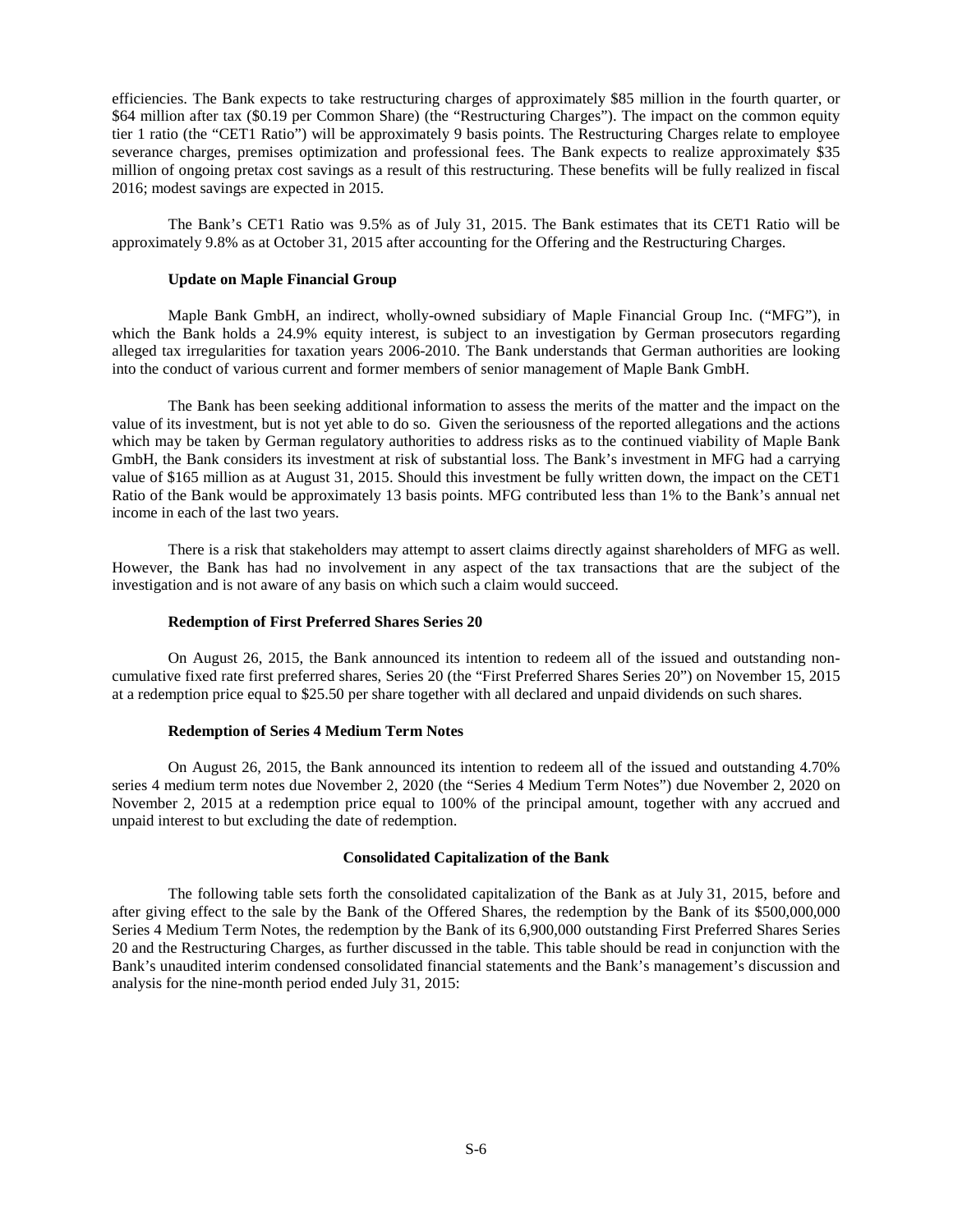|                                        |                     | As adjusted as at July 31, |
|----------------------------------------|---------------------|----------------------------|
|                                        | As at July 31, 2015 | $2015^{(1)}$ $(2)(3)(4)$   |
|                                        | (\$ millions)       | (\$ millions)              |
|                                        | 1.530               | 1.030                      |
|                                        | 980                 | 980                        |
|                                        |                     |                            |
|                                        | 1.023               | 850                        |
|                                        | 2,313               | 2,613                      |
|                                        | 62                  | 62                         |
|                                        | 6,500               | 6.421                      |
| Accumulated other comprehensive income | 234                 | 234                        |
|                                        | 10.132              | 10.180                     |
|                                        | 12.642              | 12.190                     |

#### Notes:

 $\frac{1}{2}$  ,  $\frac{1}{2}$  ,  $\frac{1}{2}$  ,  $\frac{1}{2}$  ,  $\frac{1}{2}$  ,  $\frac{1}{2}$  ,  $\frac{1}{2}$  ,  $\frac{1}{2}$  ,  $\frac{1}{2}$  ,  $\frac{1}{2}$  ,  $\frac{1}{2}$  ,  $\frac{1}{2}$  ,  $\frac{1}{2}$  ,  $\frac{1}{2}$  ,  $\frac{1}{2}$  ,  $\frac{1}{2}$  ,  $\frac{1}{2}$  ,  $\frac{1}{2}$  ,  $\frac{1$ 

- (1) Adjusted to give effect to the sale by the Bank of the Common Shares contemplated by this prospectus supplement, which increased common share capital by \$300 million and reduced retained earnings by \$12 million.
- (2) On August 26, 2015, the Bank announced its intention to redeem all of the 6,900,000 issued and outstanding First Preferred Shares Series 20 on November 15, 2015 at a redemption price equal to \$25.50 per share (for an aggregate price of \$175,950,000) together with all declared and unpaid dividends on such shares. The redemption reduced preferred share capital by \$173 million and retained earnings by \$3 million.
- (3) On August 26, 2015, the Bank announced its intention to redeem all of the issued and outstanding Series 4 Medium Term Notes on November 2, 2015 at a redemption price equal to 100% of the principal amount, together with any accrued and unpaid interest to but excluding the date of redemption.
- (4) On October 1, 2015, the Bank announced that it initiated certain restructuring initiatives and that it expects to take restructuring charges of approximately \$85 million in the fourth quarter, or \$64 million after tax.
- (5) 400,000 NBC CapS II- Series 1 and 350,000 NBC CapS II Series 2 issued by NBC Asset Trust presented in Non-controlling interest and \$225 million deposit from NBC Capital Trust presented in Deposits.

# **Details of the Offering**

See "Description of Common Shares" in the Accompanying Prospectus for a description of the terms and provisions of the Common Shares. As of October 1, 2015, there were 329,695,421 Common Shares outstanding. After giving effect to the issue of the Offered Shares, there will be 336,855,421 Common Shares outstanding.

### **Bank Act Restrictions and Approvals**

The Accompanying Prospectus sets out a summary of the restrictions contained in the *Bank Act* (Canada) (the "Bank Act") concerning the declaration and payment of dividends. The Bank does not anticipate that such restrictions will prevent a declaration or payment of dividends on the Offered Shares in the normal course and the Superintendent has not made any direction to the Bank pursuant to the Bank Act regarding its capital or its liquidity. The Accompanying Prospectus also sets out a summary of the restrictions contained in the Bank Act concerning the issue, transfer, acquisition, beneficial ownership and voting of all shares of the Bank.

### **Plan of Distribution**

Pursuant to an agreement (the "Underwriting Agreement") dated October 2, 2015 between the Bank and the Underwriters, the Bank has agreed to sell and the Underwriters have jointly and not solidarily (the equivalent of severally at common law) agreed to purchase on October 9, 2015, or on such other date not later than November 6, 2015 as may be agreed upon, subject to the terms and conditions contained therein, all but not less than all of the 7,160,000 Offered Shares at a price of \$41.90 per share payable in cash to the Bank against delivery of the Offered Shares. The offering price was determined by negotiations between the Bank and the Underwriters. The Underwriting Agreement provides that the Underwriters will be paid an underwriting fee per share equal to \$1.676 with respect to Offered Shares sold.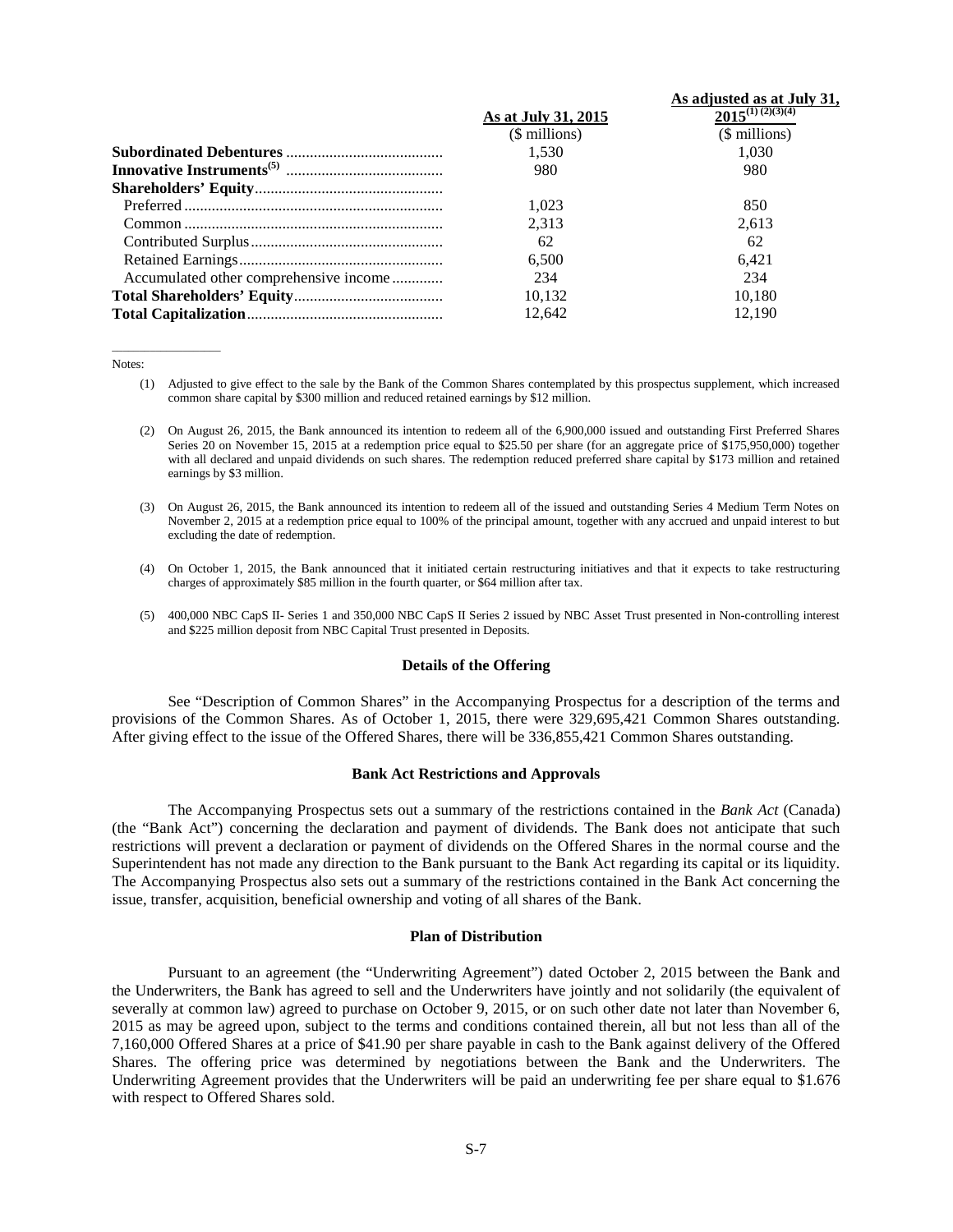The obligations of the Underwriters under the Underwriting Agreement may be terminated at their discretion on the basis of their assessment of the state of the financial markets and may also be terminated upon the occurrence of certain stated events. The Underwriters are, however, obligated to take up and pay for all of the Offered Shares if any of the Offered Shares are purchased under the Underwriting Agreement.

The Bank has applied to list the Offered Shares on the TSX. Listing will be subject to the Bank fulfilling all of the requirements of the TSX.

After the Underwriters have made a reasonable effort to sell all of the Offered Shares at \$41.90 per share, the Underwriters may subsequently reduce, and thereafter change, from time to time, the price at which the Offered Shares are offered to an amount not greater than \$41.90 per share and, in such case, the compensation realized by the Underwriters will be decreased by the amount that the aggregate price paid by purchasers for the Offered Shares is less than the gross proceeds paid by the Underwriters to the Bank.

The Offered Shares have not been and will not be registered under the 1933 Act or any state securities laws and may not be offered or sold within the United States, territories or possessions or to, or for the account or benefit of, U.S. persons (as defined in Regulation S under the 1933 Act) except in transactions exempt from the registration requirements of the 1933 Act.

In connection with this offering, the Underwriters may, subject to applicable laws, over-allot or effect transactions which stabilize or maintain the market price of the Offered Shares at a level other than that which might otherwise prevail in the open market.

Pursuant to the policy statement of certain securities regulators, the Underwriters may not, throughout the period of distribution of Offered Shares, bid for or purchase Offered Shares. The foregoing restriction is subject to certain exceptions including: (i) a bid or purchase permitted under the Universal Market Integrity Rules for the Investment Industry Regulatory Organization of Canada relating to market stabilization and passive market making activities; and (ii) a bid or purchase made for and on behalf of a customer where the order was not solicited during the period of the distribution, provided that the bid or purchase was not engaged in for the purpose of creating actual or apparent active trading in, or raising the price of such securities.

As a result of these activities, the price of the Offered Shares may be higher than the price that otherwise might exist in the open market. Such transactions, if commenced, may be discontinued at any time. The Underwriters may carry out these transactions on any stock exchange on which the Offered Shares are listed, in the over-the-counter market, or otherwise.

**National Bank Financial Inc., one of the Underwriters, is an indirect wholly-owned subsidiary of the Bank. As a result, the Bank is a related and connected issuer to National Bank Financial Inc. under applicable securities legislation. The decision to distribute the Offered Shares and the determination of the terms of the distribution were made through negotiation between the Bank and the Underwriters. TD Securities Inc., an Underwriter, in respect of which the Bank is not a related or connected issuer, has participated in the structuring and pricing of the offering and in the due diligence activities performed by the Underwriters for the offering and review of this Prospectus Supplement. National Bank Financial Inc. will not receive any benefit in connection with this offering other than its share of the Underwriters' fee payable by the Bank.**

### **Use of Proceeds**

The net proceeds to the Bank from the sale of the Offered Shares, after deducting the estimated expenses of the issue and the underwriting fee will amount to \$287,628,840. Such net proceeds will be added to the Bank's funds and will be used for general business purposes and will qualify as common equity tier 1 capital for the Bank.

# **Prior Sales**

The following chart summarizes the issuances by the Bank of Common Shares and securities convertible or exercisable into Common Shares for the period from October 1, 2014 through October 1, 2015: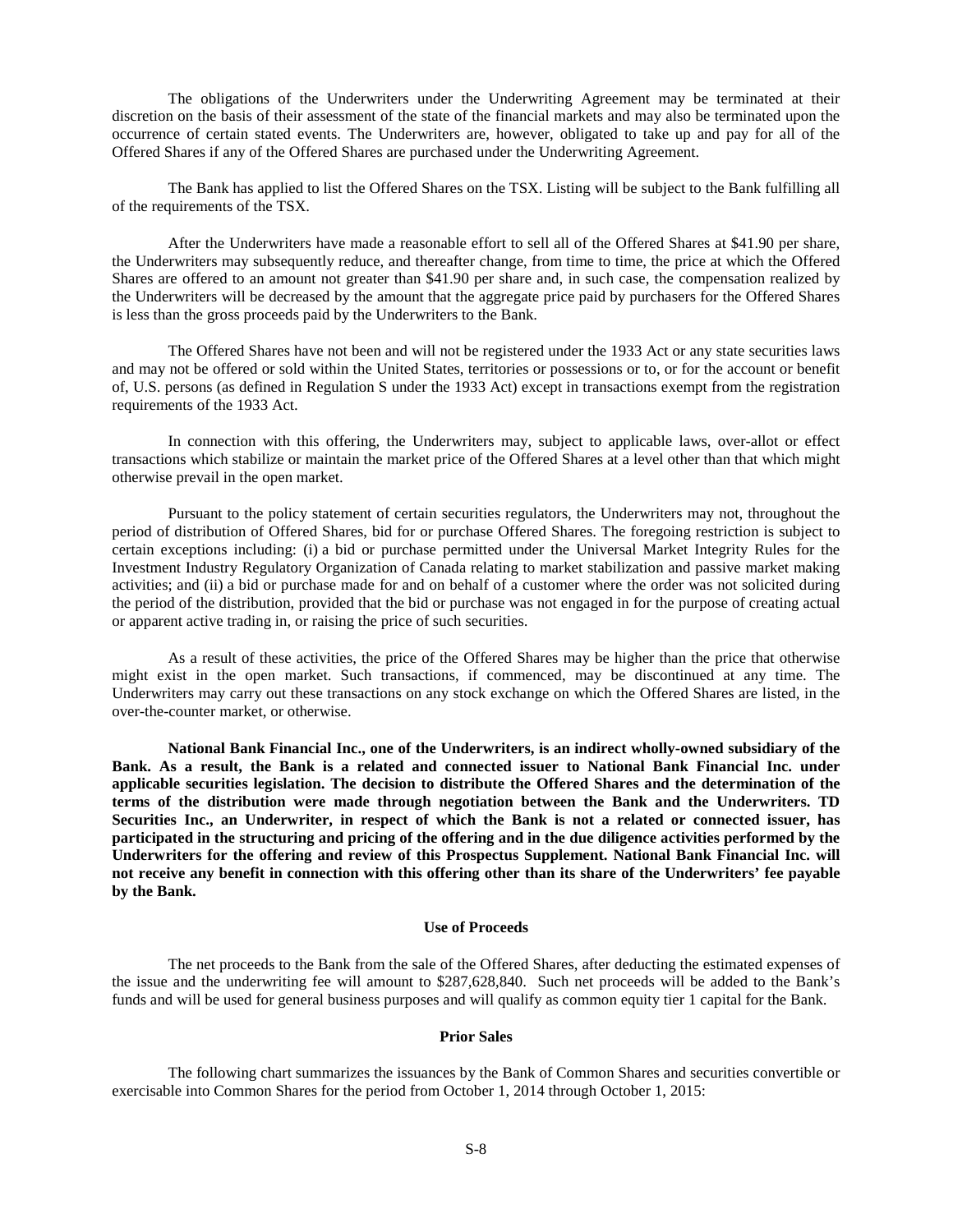| Date of Issuance                      | <b>Description of Transaction / Securities</b><br><b>Issued</b>                   | Number of<br><b>Securities</b><br><b>Issued</b> | <b>Issue Price per Common</b><br><b>Share</b>                                                                                                                                                                                                                                |
|---------------------------------------|-----------------------------------------------------------------------------------|-------------------------------------------------|------------------------------------------------------------------------------------------------------------------------------------------------------------------------------------------------------------------------------------------------------------------------------|
| October 9, 2014                       | Issuance of Non-Cumulative 5-Year Rate-<br>Reset Series 32 First Preferred Shares | 12,000,000                                      | Solely<br>accordance<br>in<br>with<br>Non-Viable<br>the<br>Capital<br>Contingency<br>Provisions <sup><math>(1)</math></sup> : the greater<br>of (i) $$5.00$ , and (ii) the<br>current market price of<br>the Common Shares as<br>defined in the relevant<br>share conditions |
| November 3, 2014                      | Dividend Reinvestment Plan                                                        | 164,360                                         | 54.15                                                                                                                                                                                                                                                                        |
| December 10, 2014                     | <b>Grant of Stock Options</b>                                                     | 3,170,260                                       | $47.93^{(2)}$                                                                                                                                                                                                                                                                |
| February 2, 2015                      | Dividend Reinvestment Plan                                                        | 140,639                                         | 47.38                                                                                                                                                                                                                                                                        |
| May 1st, 2015                         | Dividend Reinvestment Plan                                                        | 125,468                                         | 49.07                                                                                                                                                                                                                                                                        |
| August 4, 2015                        | Dividend Reinvestment Plan                                                        | 210,449                                         | 45.42                                                                                                                                                                                                                                                                        |
| October 1, 2014 to<br>October 1, 2015 | <b>Exercise of Stock Options</b>                                                  | 1,065,834                                       | $32.08^{(3)}$                                                                                                                                                                                                                                                                |

(1) Effective January 1, 2013 in accordance with capital adequacy requirements adopted by the Office of the Superintendent, noncommon capital instruments issued after January 1, 2013, including first preferred shares, must include terms providing for the full and permanent conversion of such securities into common shares upon the occurrence of certain trigger events relating to financial viability (the "Non-Viable Capital Contingency Provisions") in order to qualify as regulatory capital.

(2) Exercise price

(3) Weighted average exercise price

### **Market for Securities**

The Common Shares are listed on the TSX under the symbol "NA".

# *Trading Price and Volume*

The following table shows the monthly price ranges and total monthly volumes of Common Shares traded on the TSX for each month in the twelve month period ended October 1, 2015.

| <b>Common Shares (NA)</b> |         |         |                     |  |
|---------------------------|---------|---------|---------------------|--|
| Month                     | High    | Low     | <b>Total Volume</b> |  |
| October 1, 2015           | \$43.25 | \$42.52 | 1,694,672           |  |
| September 2015            | \$44.20 | \$41.55 | 24, 192, 338        |  |
| August 2015               | \$46.47 | \$39.35 | 24,936,284          |  |
| July 2015                 | \$47.33 | \$43.55 | 17.947.174          |  |
| June 2015                 | \$49.65 | \$46.60 | 24, 133, 356        |  |
| May 2015                  | \$50.26 | \$47.94 | 17,658,414          |  |
| April 2015                | \$49.47 | \$45.65 | 16,712,836          |  |
| March 2015                | \$48.72 | \$45.27 | 24, 209, 262        |  |
| February 2015             | \$48.72 | \$44.45 | 23,057,345          |  |
| January 2015              | \$50.35 | \$44.15 | 34,000,605          |  |
| December 2014             | \$53.18 | \$44.73 | 38, 161, 481        |  |
| November 2014             | \$55.50 | \$52.22 | 16,964,757          |  |
| October 2014              | \$53.09 | \$48.71 | 20,270,474          |  |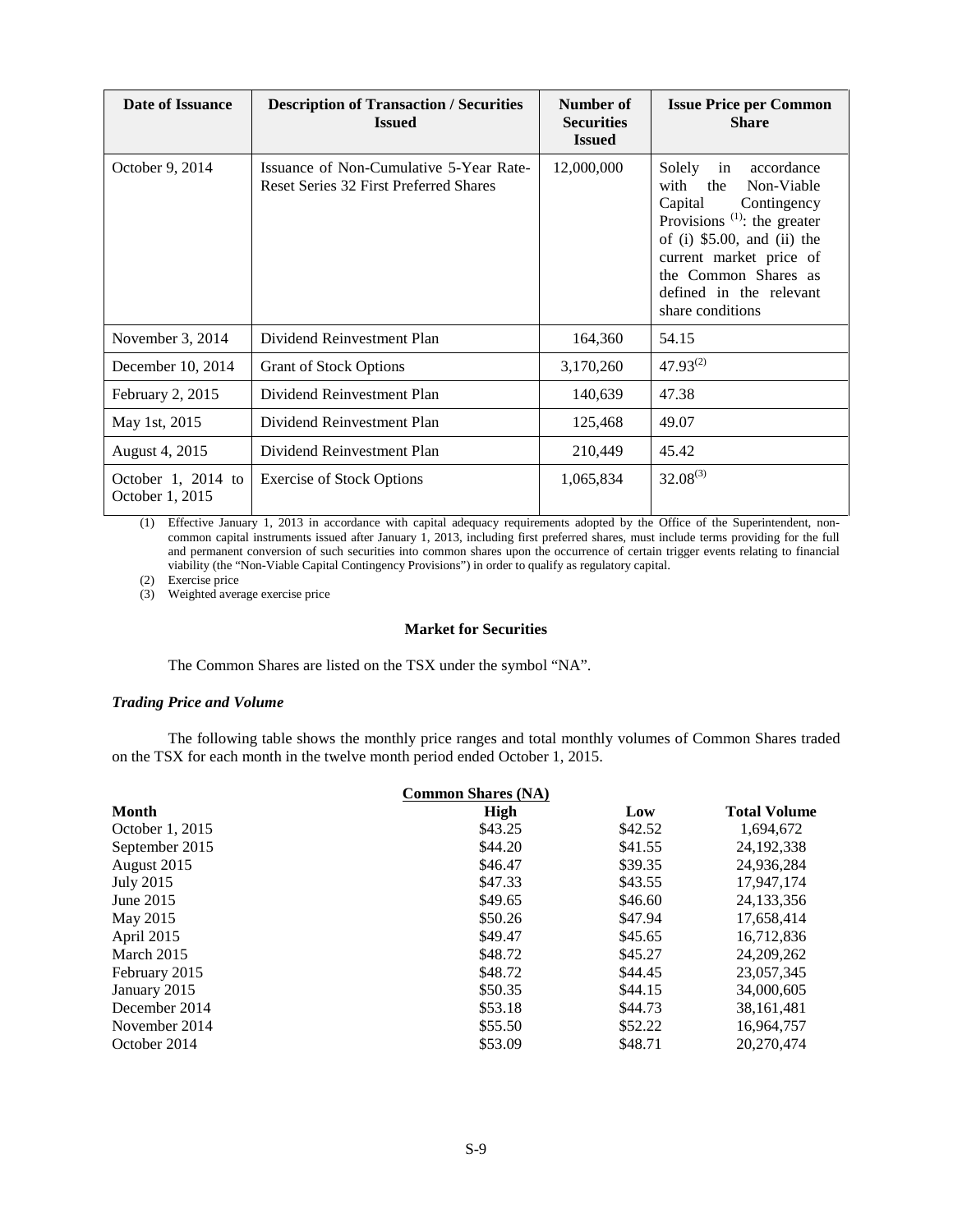### **Transfer Agent and Registrar**

Computershare Trust Company of Canada, at its principal offices in the cities of Vancouver, Calgary, Winnipeg, Toronto and Montréal, will be the transfer agent and registrar for the Offered Shares.

# **Risk Factors**

An investment in the Offered Shares is subject to certain risks including those set out in the Accompanying Prospectus, the document incorporated by reference (including subsequently filed document incorporated by reference) and the following. From time to time, the stock market experiences significant price and volume volatility that may affect the market price for reasons unrelated to the Bank's performance. Also, the financial markets are generally characterized by extensive interconnections among financial institutions. As such, defaults by other financial institutions in Canada, the United States or other countries could adversely affect the Bank and the market price of the Offered Shares. Additionally, the value of the Common Shares is subject to market value fluctuations based upon factors which influence the Bank's operations, such as legislative or regulatory developments, competition, technological change and global capital market activity. Prospective investors should consider the categories of risks identified and discussed in the Annual Information Form, the Annual MD&A and the Third Quarter MD&A, each of which is incorporated herein by reference, including credit risk, market risk, liquidity risk, operational risk, reputational risk and environmental risk.

### **Legal Matters**

Legal matters in connection with the issue and sale of the Offered Shares will be passed upon, on behalf of the Bank, by McCarthy Tétrault LLP and, on behalf of the Underwriters, by Torys LLP. The partners, associates and counsel of each of McCarthy Tétrault LLP and Torys LLP beneficially own, directly or indirectly, less than 1% of the issued and outstanding securities of the Bank or of any associate or affiliate of the Bank.

### **Statutory Rights of Withdrawal and Rescission**

Securities legislation in certain of the provinces and territories of Canada provides purchasers with the right to withdraw from an agreement to purchase securities. This right may be exercised within two business days after receipt or deemed receipt of a prospectus and any amendment. In several of the provinces and territories, the securities legislation further provides a purchaser with remedies for rescission or, in some jurisdictions, revisions of the price or damages if the prospectus and any amendment contains a misrepresentation or is not delivered to the purchaser, provided that such remedies for rescission, revisions of the price or damages are exercised by the purchaser within the time limit prescribed by the securities legislation of the purchaser's province or territory. The purchaser should refer to any applicable provisions of the securities legislation of the purchaser's province or territory for the particulars of these rights or consult with a legal adviser.